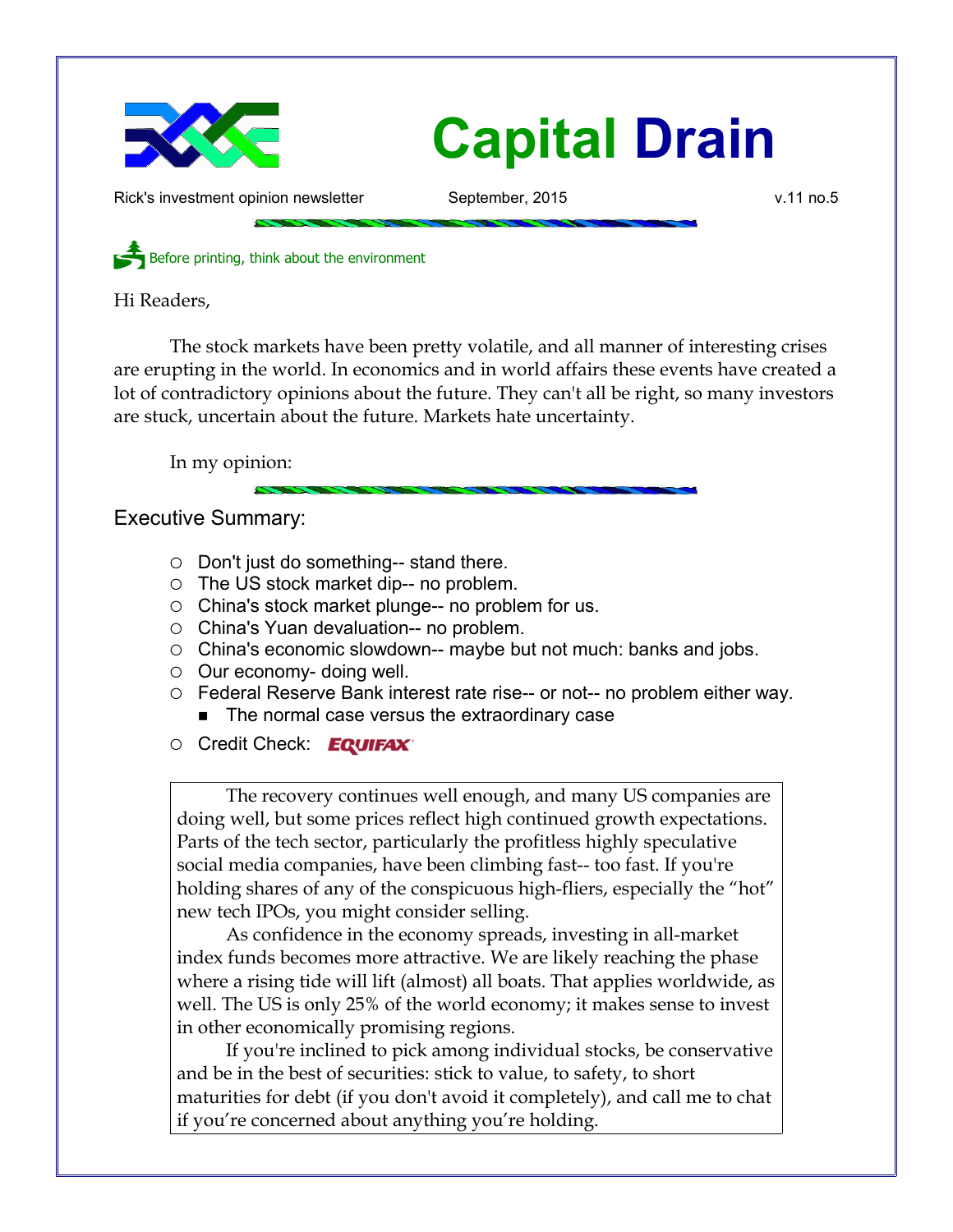Above all, avoid the investments that are at all-time extreme valuations: junk bonds, developing-country bonds, and headlinegrabbing stocks with high P/E ratios.

## The Details:

There is quite a lot going on in the world, and especially if you watch TV news you may get the sense that you need to do something to protect your investments.

You don't.

First of all, remember that TV news is in the business of selling your eyes to advertisers. Good information and good advice can tempt you to watch, but it's only incidental. They know that they get more viewers when they can create a sense of excitement and apprehension.

*"Coming up next! The factoid that may save your retirement money! Right after these commercial announcements! Don't go away!"*

There is no reason to make big changes in your investments right now. **Relax**. If it helps, consider that you've already done the right thing, ahead of the crowd.

The **US Stock markets** have jumped up and down and partway back up. Broadly speaking, though, they're **back where they were at the start of the year**, and where they were a year ago. That's just fine. Stock markets don't go up steadily forever. The drop was not actually that big (except for some of those tech stocks I keep warning about), and the recovery from the drop has been good.

**China's stock market drop** is a much bigger deal-- for the Chinese stock investors. It's really an immature market, where 'investors' have no clue about company fundamentals and treat the whole thing as a big casino. Some western investors do the same, but the Chinese markets have been much worse. The markets will not cause a noticeable change in the Chinese economy, much less ours.

Similarly, **China's sudden devaluation** of their currency, the Yuan or Renminbi, was startling, but it's not a big deal. It was only about 3%, which is very small compared to deliberate devaluations by other countries historically. Further, the actual mechanism of the devaluation is a decrease in the government's direct control of their exchange rate. That's a good thing. This change helps China deal with their economy, but it's not a huge factor for them or us.

The one factor in the world economy that is potentially a big deal is the slowdown, actually a **decrease in the growth rate, of the Chinese economy**. This is certainly affecting the Chinese, and the countries that have been selling them raw materials. Unless something surprising goes wrong, it won't be bad for us, or for Europe.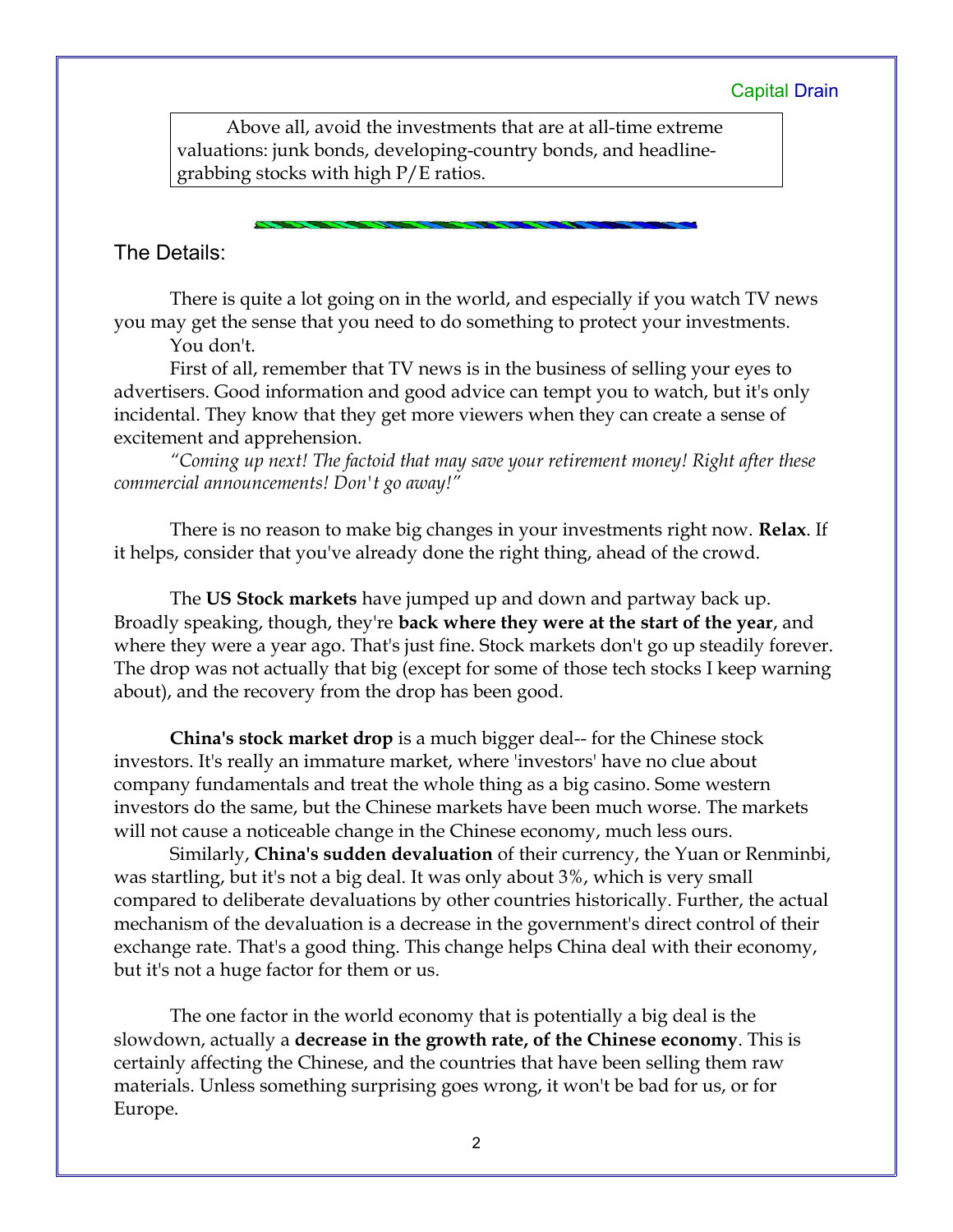China's banks are at some risk because there's been a lot of loose lending, especially on development projects in the hinterlands. If many of those projects fail, banks will take serious losses. That needn't cause as big a crash as it did in the West in 2007-8; the Chinese government is much more willing to get deeply involved in controlling the economy. Some banks many be allowed to fail, but the system will not.

The other problem China potentially has to face is unemployment. I say "potentially" because I can't find supporting statistics. If it were any other country, though, a slowdown in big domestic construction projects, and a slowdown in exports of factory goods, would cause unemployment. Whether China has the capacity to put enough people into other work remains to be seen. It's worth noting, though, that for years factories had been complaining that it was hard to get enough qualified workers. Perhaps a slowdown won't actually put a lot of people out of work.

**Our economy continues well**, a story that has happily become boring: more jobs, more workers, more income, higher GDP even than earlier expected, fewer unemployed, and economic leading indicators predicting more of the same, etc. It's good, don't take it for granted forever, but for now it looks durable.

The talk of the town, the biggest domestic question mark, is whether the **Federal Reserve will start to raise their benchmark overnight interest rate**. I propose that in this situation it doesn't much matter either way.

As I mentioned in the previous letter, part of what the Fed has to do is to get back to a normal monetary environment. The massive program of Quantitative Easing had never been tried before, and it has never been unwound by anyone, ever, anywhere. Likewise for the near-zero interest rates. It's all new; we have plenty of theories but no experience.

Many of the theories one hears are actually draw from normal experience, which is very different. In a normal economic cycle, the economy builds until growth starts to cause accelerating inflation, then the Fed raises interest rates enough to get businesses to back off from some of their growth plans. This is sometimes referred to as the Fed "taking away the punch bowl once the party is really going."

Those higher rates cause a slowdown in growth, or even (often) a recession. That's why you hear some pundits saying that an interest rate rise will endanger our growth or tip us back into recession.

We're not in that situation, though. First of all, it's hard for me to imagine that any company that was planning to borrow money for a growth project would stop because interest rates rose-- from almost zero to just a little above almost zero.

More importantly, the limit on our growth now is the slow rise in consumer spending, which makes it generally not urgent, at best, for companies to invest in growth. Raising the rate won't change that, and obviously not raising the rate will continue to not change that.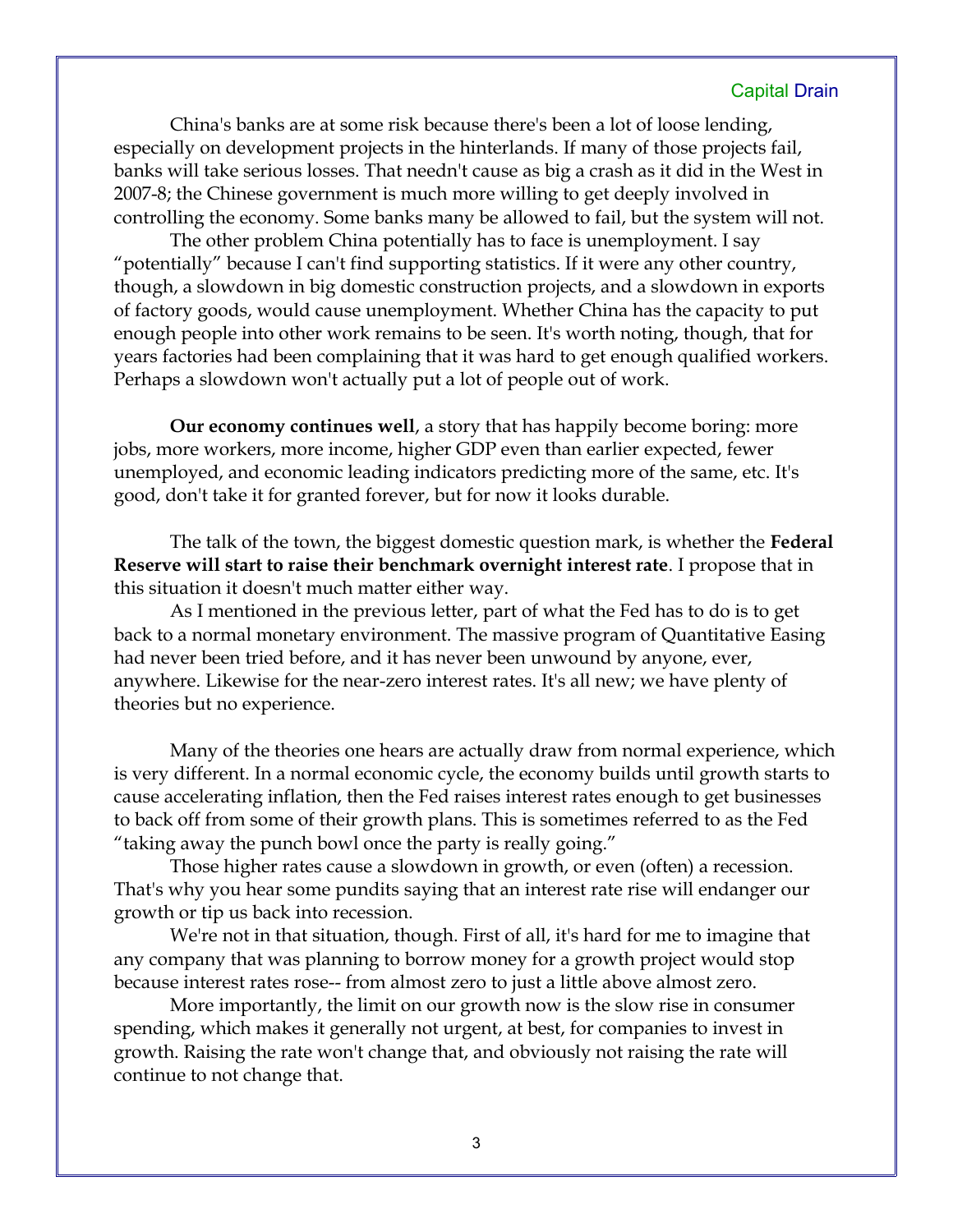The other aspect of the normal scenario was inflation. We've got the lowest inflation we've had in my lifetime, by far. There is no indication that our growth rate will start to cause inflation any time soon. Thus, the normal reason for raising the Fed rate simply isn't there.

The other oft-quoted reason for raising rates is simply that our current rates are so extraordinary. Many economists want to raise them just to get back to a more normal-looking situation. As I've said, I don't think that would have any effect, so changing just for appearance's sake would be harmless.

A variation of the return to normalcy argument is that the massive money supply reserve created by Quantitative Easing is supposed to cause inflation sooner or later. That may be true, but I'd argue that the Fed's best action to prevent that would be to start to mop up some of that excess money. Back in the [November 2010 newsletter](http://www.longspliceinvest.com/CapDrain/CapDrain_v6n4.pdf) (starting in the lower half of page 4) I described how that would work.

If the usual situation is like taking away the punch bowl, the mopping-up is like cleaning up a garage strewn with oily rags, rather than waiting for something to spontaneously ignite. That does sound prudent.

In any case, I don't thing the change or lack thereof will affect our economy, so in the long run it shouldn't affect our stock markets. The day of the announcement, the herds may stampede all over the place, but markets will return to normal pretty quickly.

So: don't worry about it, and **don't join any stampedes.**

This is important, so please don't just skip it.

It's **Credit Check** time again. Once per year per Credit Agency you're allowed to get a free copy of your Credit Report, quickly, online. It's quick and it's free. Do it now! If you've been following along with my roughly every-four-months pace, you're

ready to go to  $E \sim 20$ 

It's easy, and to make it even easier I've taken notes from my own recent visit. You can follow the instructions at <http://www.longspliceinvest.com/CapDrain/Equifax.pdf>. If you have trouble with the online process, you can fall back to printing and mailing the [request form.](https://www.annualcreditreport.com/cra/requestformfinal.pdf)

It's time to check the spelling and ship this to you.

If you have any questions, please write or phone. If you want to read more, the company [web site](http://www.LongspliceInvest.com/newsletter.shtml) has archived editions of this letter, lots of charts, and links to other interesting sites. There's also a [web log](http://www.LongspliceInvestments.com/ricksblog) where I discuss the process and progress of starting the mutual fund, along with occasional economic or investing thoughts..

**Please forward this to friends who are interested. Thanks!** If you got this as a